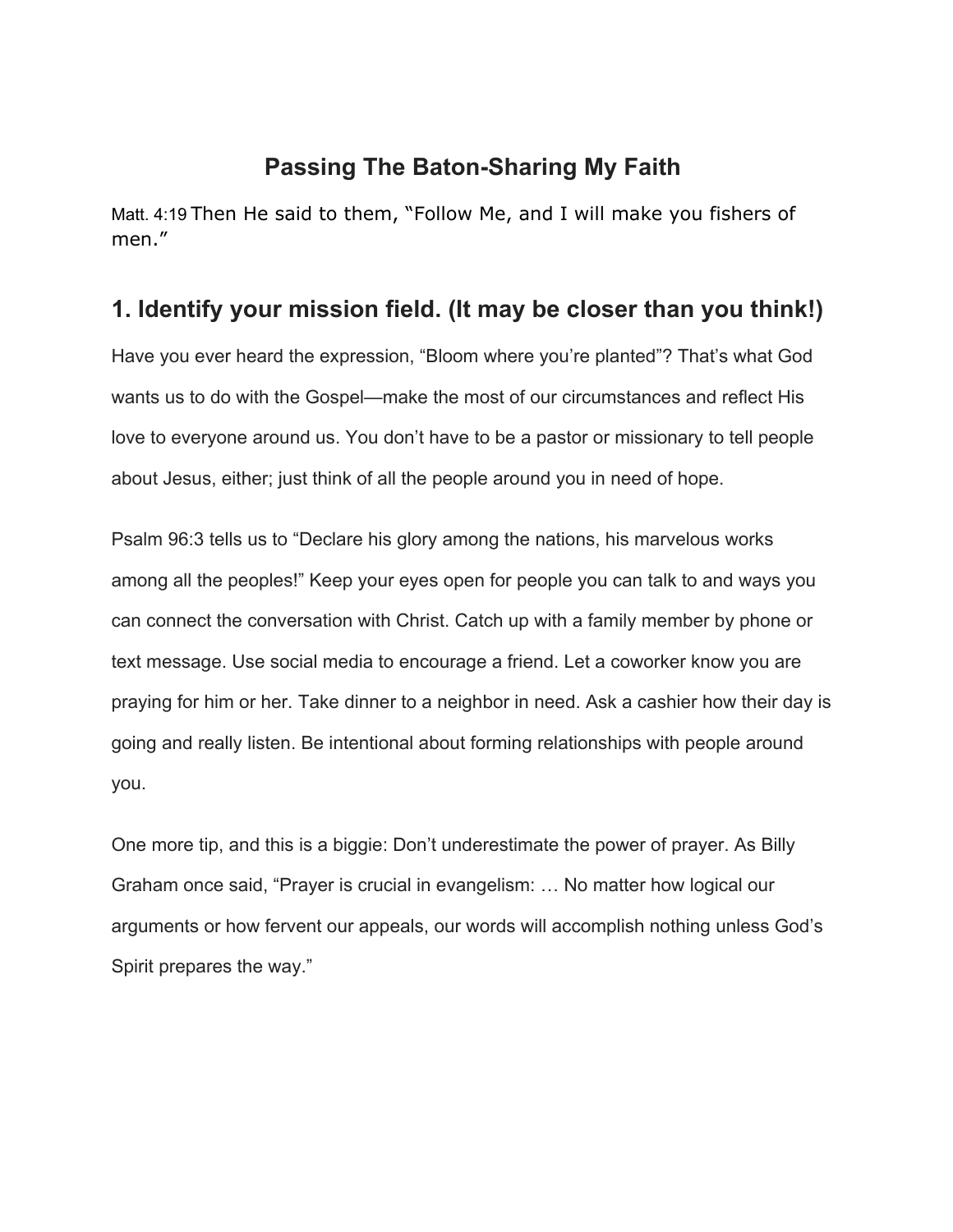## **2. Focus on the Gospel.**

The Gospel has power to transform lives. If you're short on time and want to explain the Good News in a nutshell, share John 3:16: "For God so loved the world, that he gave his only Son, that whoever believes in him should not perish but have eternal life."

There are also things you can do to *show* your faith over time:

- Live a consistent, Christ-centered life.
- Be a friend and a good listener.
- The Holy Spirit gives us power to share the Gospel (Acts 1:8). Pray He will give you opportunities to share your faith.
- Avoid arrogance and preachiness.

Remember, we're all sinners in need of a Savior. Try to see people as God sees them—as treasured creations made in His image and loved unconditionally. When we see others that way, we will want to follow God's command to share the hope of the Gospel (Matthew 28:19-20).

How exactly do you share the Gospel, step by step? What do you say and how do you approach it?

**Tell them about God's plan—peace and life.** God loves you and wants you to experience the peace and life He offers. The Bible says, "For God so loved the world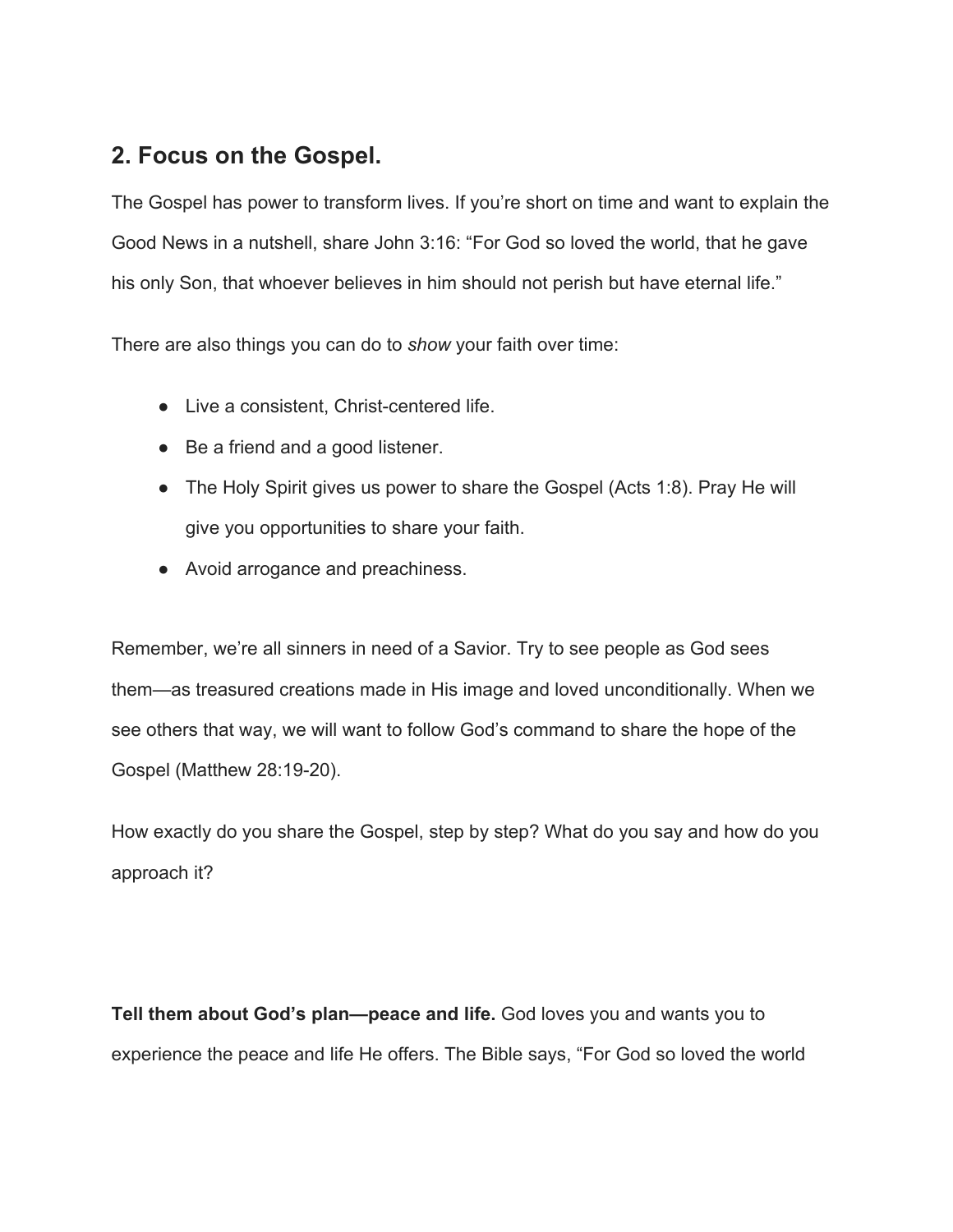that He gave His only begotten Son, that whoever believes in Him should not perish but have everlasting life" (John 3:16). He has a plan for you.

**2. Share our problem—separation from God.** Being at peace with God is not automatic. By nature, we are all separated from Him. The Bible says, "For all have sinned and fall short of the glory of God" (Romans 3:23). God is holy, but we are human and don't measure up to His perfect standard. We are sinful, and "the wages of sin is death" (Romans 6:23).

**3. Talk about God's remedy—the cross.** God's love bridges the gap of separation between you and Him. When Jesus Christ died on the cross and rose from the grave, He paid the penalty for your sins. The Bible says, "'He Himself bore our sins' in His body on the cross, so that we might die to sins and live for righteousness; 'by His wounds you have been healed" (1 Peter 2:24).

**4. Our response—receive Christ.** You cross the bridge into God's family when you accept Christ's free gift of salvation. The Bible says, "But as many as received Him, to them He gave the right to become children of God" (John 1:12).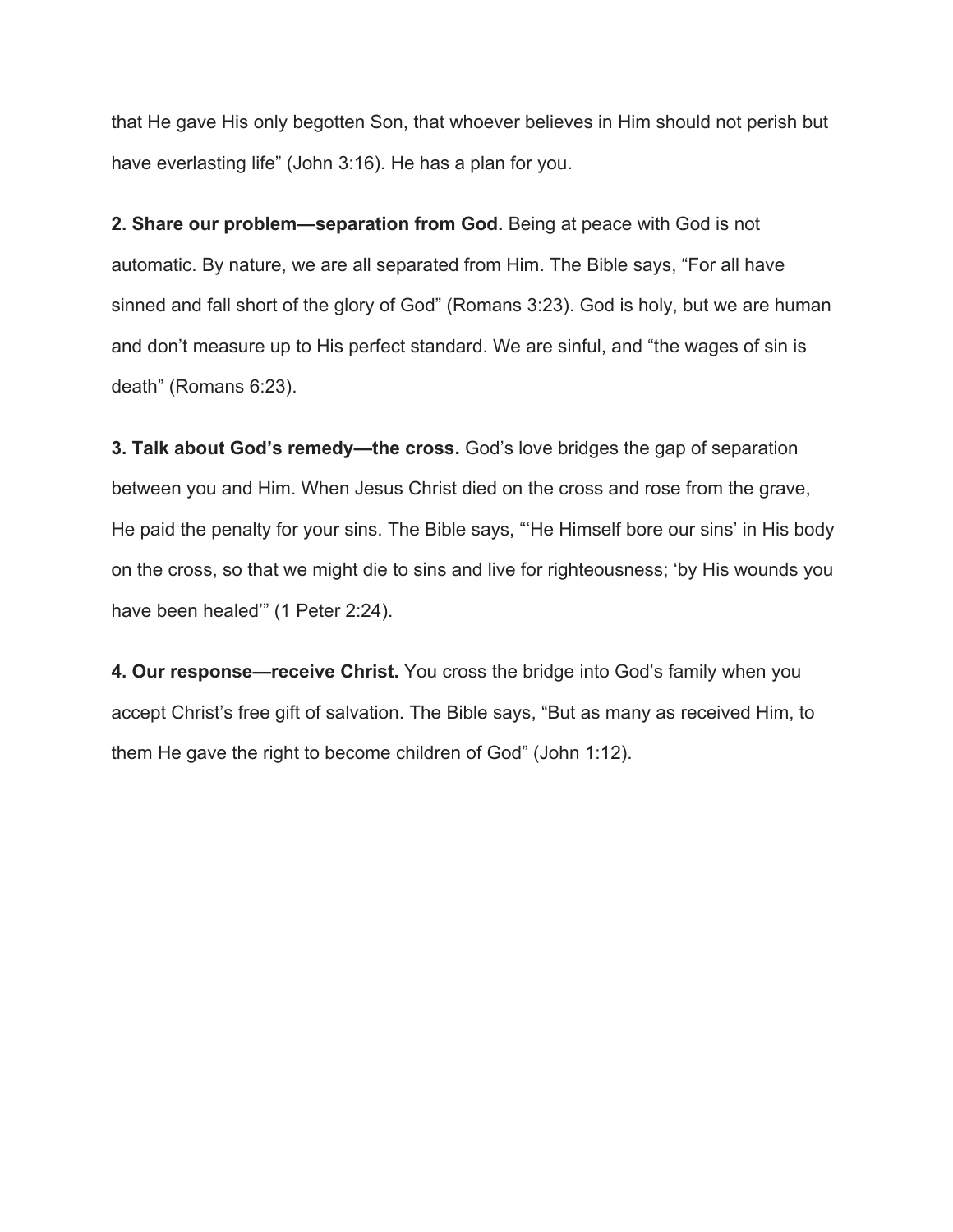## **3. Share true stories of God's power. Your Testimony**

 **Rev. 12:11** And they overcame him by the blood of the Lamb and by the word of their testimony, and they did not love their lives to the death.

No matter how "ordinary" yours may seem, we've all got a story to tell and you never know what it can mean to someone until you share it. Jesus often talked in parables so people could better grasp God's plans, instructions and power. In the same way, you can use personal experiences and stories to relate to others and tell them about Christ.

Keep in mind, though, that most people will only give you a few minutes to get your point across. So you don't ramble on and on, try writing down your story—focusing on a few key points. Ask God to give you guidance as you write (James 1:5-6). These questions may also help you narrow your testimony down to three minutes or so:

- What was life like before you accepted Christ?
- How did you receive Christ? What did you hear? How did you respond? Why did you choose to put your trust in Christ? Try to mention a Bible verse or two, but be careful not to overwhelm your listener.
- How has life changed since accepting Christ? It's OK if you stumbled or struggled in the past. The important thing is to be honest and relatable here.

Do your best to write the way you speak and practice your story until it's natural.Above all, remember that it's God's business to turn a person's heart towards Christ. Though we are to be obedient in sharing our faith, our persuasion alone is not enough. As 1 Corinthians 3:6 says, some plant, some water, but it is God who makes the seed grow.